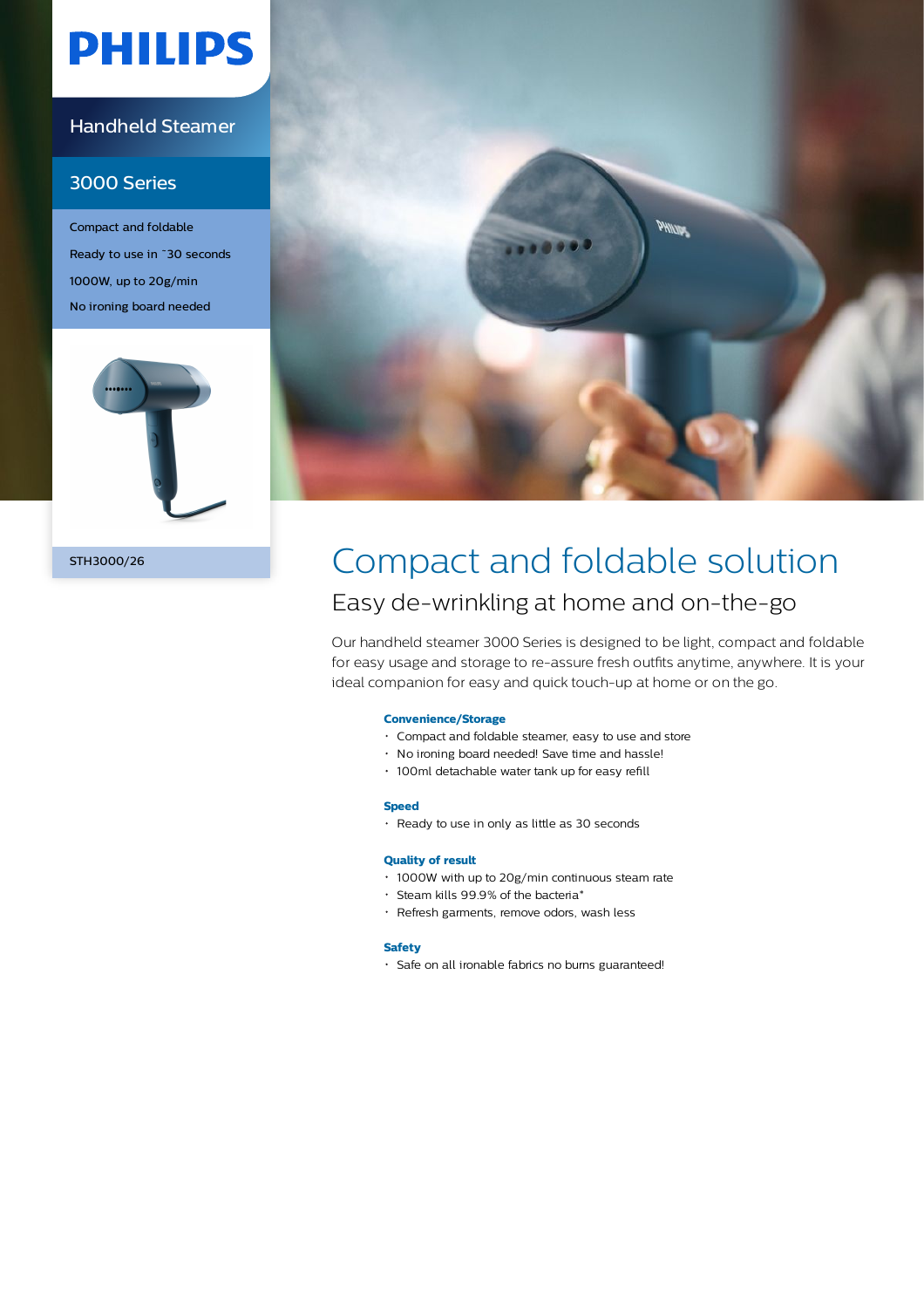## **Highlights**

#### **Compact and foldable**



Our handheld steamer 3000 Series is designed to be light, compact and foldable for easy usage and storage to re-assure fresh outfits anytime, anywhere. It is your ideal companion for easy and quick touch-up at home or on the go.

#### **Ready to use in ˜30 seconds**



Ready to start steaming in just 30 seconds. The light indicates when you are ready to start so you're finished in no-time. No waiting, no hassle.

#### **1000W, up to 20g/min**



Our handheld steamer delivers up to 20g/min continuous steam, thanks to its 1000W. For quick and convenient steaming.

#### **No ironing board needed**



Hassle-free steaming. Save time when you are in a rush, no need to set up the ironing board.

#### **100ml detachable water tank**



Handheld steamer 3000 Series comes with a 100ml detachable water tank to steam up to a full outfit without the need to refill. You can easily detach the water tank of your steamer and refill it under the sink.

#### **Kills 99.9% of bacteria\***



Past few months made us look more for healthy and hygienic solutions. Our handheld steamer kills 99.9% of bacteria\*. You can even steam your curtains and bed sheets.

#### **Refresh and remove odors**



The hot steam of our handheld steamer 3000 Series refreshes your delicate clothes in an instant removing odors. Wash less, iron less, save energy and you will prolong the lifespan of your garments!

#### **Safe on all ironable fabrics**



Our steamer is safe to use on all ironable fabrics and garments. Our steam plate can be safely pressed against any clothing with no risk of burning; a great solution for delicate fabrics like silk.